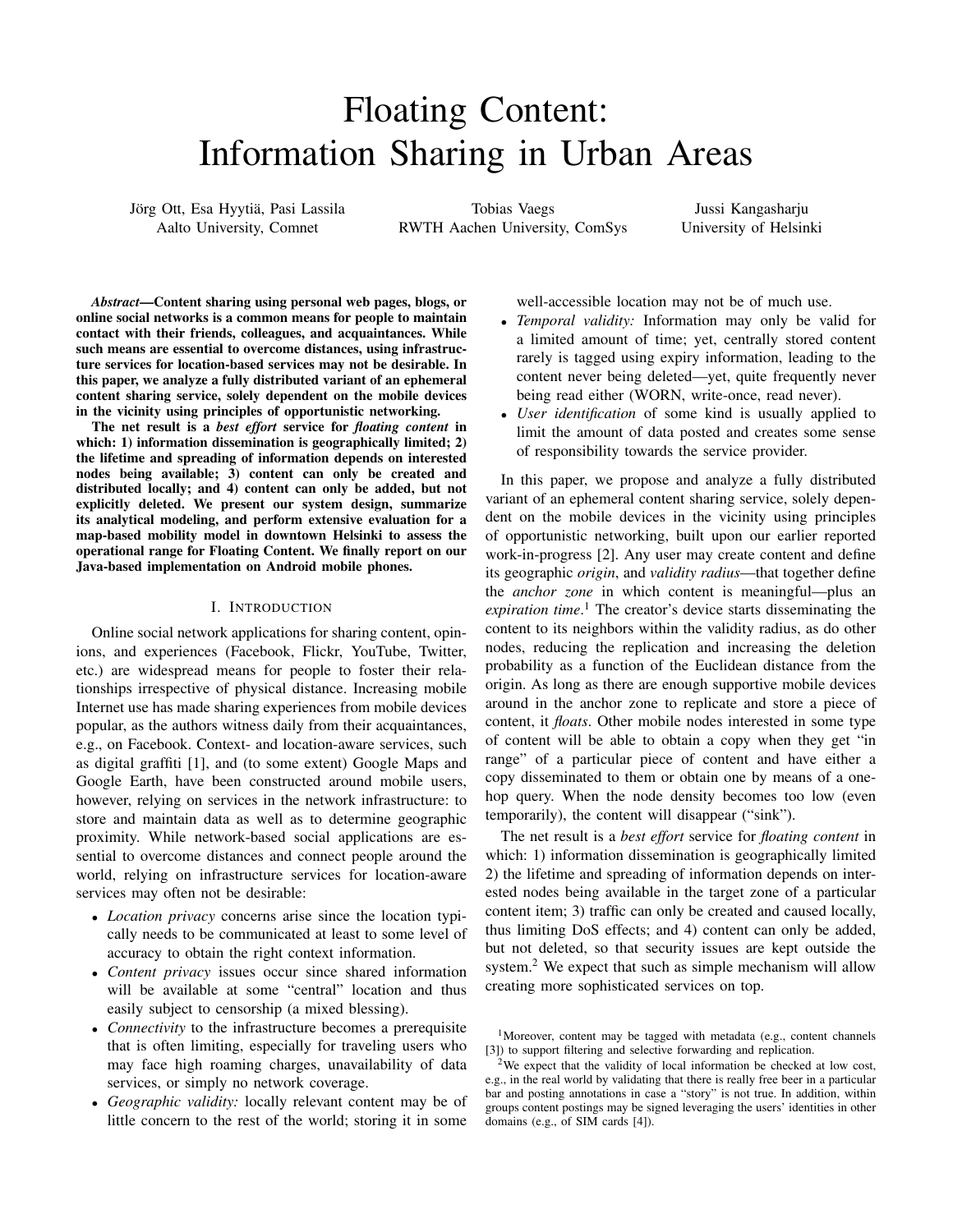#### II. RELATED WORK

Concepts similar to our floating content have been introduced in research already a few years ago, such as in [1], [3], [5]–[13]. Some, e.g., [3], [7], [11], focus on distributing content over an ad hoc or DTN-like network, using the wireless network only as a kind of a cache for Internet content. They do not consider the case of managing content *purely in the wireless domain*. Others, e.g., [8], [9], consider a purely wireless case, but focus on directed communications between users (unicast or multicast). In contrast, our work is not about directed communications, but about content floating in a particular location, i.e., the applications are different.

In [5], [10] the authors present models for hovering information, which both bear similarities with our floating content model. However, our work differs from theirs in an important way. Their focus is on defining the general model, whereas our focus is on *evaluating the general feasibility* of floating content systems. By feasibility, we understand aspects such as node density, required communication range, etc. Our work explores the parameter space of floating content systems to identify under which conditions such systems are feasible.

Work in a recent publication [12] presents a system concept very similar to our work in [2]. Their focus is mainly on implementation aspects and protocols and hence complementary to the work in this paper with a focus on evaluating the operating conditions in realistic settings for floating content systems.

Another very recent paper [13] presents a system called Locus. Conceptually, the work only re-iterates already published concepts on floating content [2], [5], [10], [12], [14], [15]. Locus allows remote nodes to query for information placed in a given anchor zone, which makes it different from related work in this area. However, we believe this property is actually a severe weakness, since it allows for remote nodes to perform denial-of-service attacks anywhere in the network. In pure floating content work [2], [5], [10], [12], [14], [15] such attacks require physical presence in the targeted anchor zone, making them far less vulnerable, if not even impervious, to these kinds of attacks. Our work pre-dates that of Locus and already our published paper [2] contains a more extensive feasibility study. This paper goes far beyond that, performing an extensive evaluation of floating content in a more realistic urban setting and taking more key parameters into account.

The floating content concept is an example of delay tolerant networks. The fundamental properties of routing in such networks have been recently analyzed, see [16] and the references therein. However, the floating content service requires modeling the notion of information availability in the anchor zone. We have analytical developed analytical models for this in [15]. Here we validate the result for the so-called non-spatial model in [15] in a realistic mobility scenario.

#### III. FLOATING CONTENT DESIGN

We assume that all users are mobile nodes and that there is no supporting infrastructure for the system.<sup>3</sup> They use



Fig. 1. An anchor zone of an item, mobile nodes and their communication ranges: the content item gets replicated across and deleted from nodes as a function of the distance from the anchor point. The probability of a node carrying an item (black nodes) tends to 1 inside the anchor zone  $r$  and decreases until, after an availability threshold a, no more copies are found.

mobile phones or similar devices to communicate, so that ample storage capacity is available of which a sufficient fraction is set aside for floating content. The devices use wireless interfaces (e.g., Bluetooth or WLAN) for ad-hoc communication. Real-world traces have shown that median contact durations between mobile users, e.g., range from 15 s or less as in RollerNet [17] to some 120 s in conference environments [18].<sup>4</sup> Experiments using Bluetooth for interdevice communication yielded some 10–15 s channel setup delay and a net data rate of some 50 KB/s [18]. Thus, exchanging data up to several megabytes per contact appears feasible so that floating modestly sized pieces of contents could be supported (from text messages to photos); it also suggests that the communication capacity during a contact is likely to become the system bottleneck and mobile nodes may not need to reserve a lot of storage capacity for floating content.

The devices also need to be location-aware, e.g., by using GPS, triangulation-based methods using WLAN access points or cellular base stations, or any other method offering reasonable accuracy; suitable location APIs are commonly available in modern smart phones. Since the floating content system is probabilistic, there are no strict requirements on the accuracy of positioning techniques; nodes are only required to agree on basic measurement parameters and the overall operation to determine the extent of anchor zones. Finally, nodes need roughly synchronized clocks to time out content items; both GPS and cellular networks may provide local time.

Mobile users originate ("post") content items with a defined anchor zone and TTL (and must reside in the anchor zone when doing so). Other users are interested in these items<sup>5</sup> and will accept copies to store and (probabilistically) replicate further inside the anchor zone. We explicitly allow information items to disappear from the system and provide no guarantees about their availability. If, e.g., no (or too few) nodes are around to replicate a content item and the creator leaves the anchor zone, the corresponding items may disappear. Once an item's lifetime expires it will be deleted by all nodes.

<sup>&</sup>lt;sup>3</sup>Content dissemination from fixed access points would lead us towards the PodNet model [3] paired with geographically limited distribution.

<sup>&</sup>lt;sup>4</sup>See, e.g., the CRAWDAD archive for a collection of contact and mobility traces at http://crawdad.cs.dartmouth.edu/.

<sup>5</sup>The content can be organized into groups or channels similar to [3] , but we restrict our considerations in this paper to a single channel.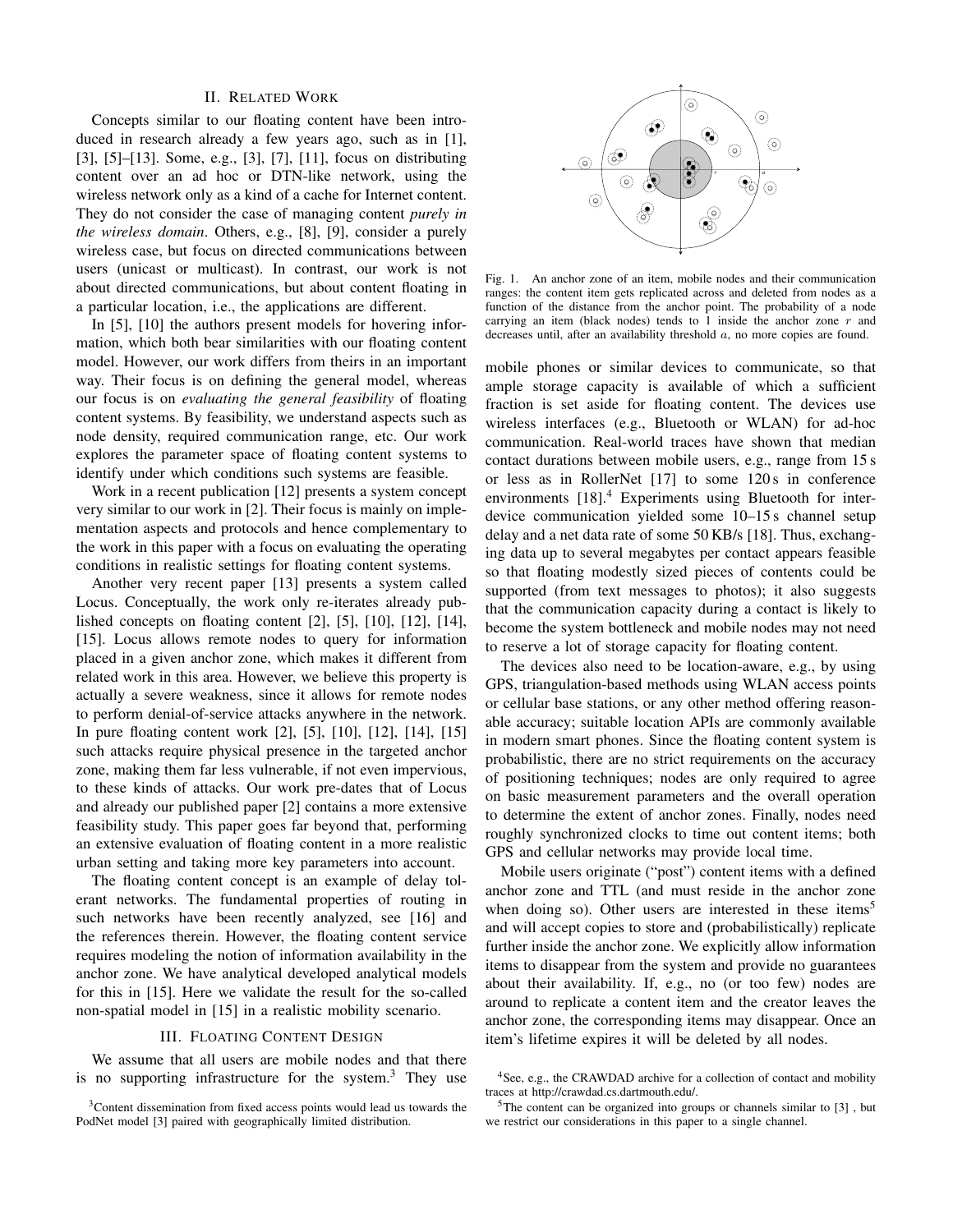## *A. System Operation*

A node generates an information item I with a certain lifetime (TTL) and assigns an anchor zone defined by its center and two radii, r and  $a$ , as shown in figure 1: r defines the *replication range* within which nodes always try to replicate the item to other nodes they encounter; a defines the *availability range* within which the content item is still kept around with limited probability while outside a no copies of the item are to be found.

If two nodes A and B meet in the anchor zone of an item I, and A has I while B does not, then A replicates item I to B. Since replication is based purely on the location of nodes, in a simple case, every node in the anchor zone should have a copy of the item. Nodes leaving the anchor zone are free to delete their copy of the item.

In practice, the replication and deletion works as follows. Consider a node  $A$  having an item  $I$ , with an anchor zone defined by center point  $c$  and radius  $r$ . Let  $h$  denote the distance of node  $A$  from point  $c$ . When node  $A$  meets another node B, A will replicate item I to B with probability  $p_r(h)$ :

$$
p_r(h) = \begin{cases} 1 & \text{if } h \le r \\ R(h) & \text{if } r < h \le a \\ 0 & \text{otherwise} \end{cases}
$$
 (1)

where  $R(h) \in [0, 1]$  is some (decreasing) function that gives the probability of replication outside the replication range but within the availability range. We define the deletion probability  $p_d(h)$  in a similar way,  $D(h) \in [0,1]$ :

$$
p_d(h) = \begin{cases} 0 & \text{if } h \le r \\ D(h) & \text{if } r < h \le a \\ 1 & \text{otherwise} \end{cases}
$$
 (2)

The deletion function essentially serves the purpose of early prioritization to prevent buffers from filling up; it is evaluated upon each encounter with another node. If there is still a need to free buffer space the oldest messages are discarded.

These definitions yield the area outside the replication but within the availability range of the anchor zone as a buffer zone that offers smooth degradation of availability over distance. This definition of an anchor zone with two ranges is beneficial, because it provides protection against items disappearing when nodes move outside the anchor zone for a brief moment and then return. Beyond the availability distance  $a$  (see figure 1) copies are deleted (immediately or upon encountering the next node, depending on the implementation).

In our evaluation presented below, we use  $R(h) = 0$  and  $D(h) = 0$ , i.e., neither replication nor active deletion take place for  $r < h \le a$ , rendering the buffer zone entirely passive. Note that if  $r = a R(h)$  and  $D(h)$  become immaterial.

### *B. Floating Content Protocol*

A floating content message  $m$  is identified by a unique message id  $Id<sub>m</sub>$  and carries its anchor zone spec, i.e., anchor point  $(P_m, r_m, a_m)$ ; and its lifetime  $T_m$  in its headers; the content  $I$  is in the message body. We use a 4-phase protocol for exchanging floating content messages:

1) Nodes continuously send neighbor discovery beacons to discover peers.

2) After discovering a peer, i.e. receiving a beacon, a node sends a summary message that includes a vector of the content items available for replication, i.e., all items for which  $p_r(h)$ 0. Per item, the vector contains  $Id_m$ ,  $s(m)$ ,  $(P_m, r_m, a_m)$ , and  $T_m$ . The summary may be limited to what fits into one MTU size packet (or otherwise to a message sufficiently small to be exchanged efficiently so that most of the per-contact communication capacity is left to exchange content); if a node has more content to share, the list of content is spread across multiple summary messages in a round-robin fashion.

3) As soon as a device is aware of what a neighbor has to offer, it requests a subset of the content items: the receiver requests all those items for which evaluating  $p_r(h)$ so suggests. It may prioritize the order in which elements are replicated according to a replication policy. The replication policy determines in which order messages are replicated when two nodes meet: FIFO preserves the order in which messages were created/received at a node, RND randomizes the order, and three further algorithms use ascending order by anchor zone  $(A = a)^6$ , floating volume  $(V = A \times s(I))$ , and the product of volume and TTL  $(V \times T)$ ; we abbreviate these algorithms as *Smallest Area First (SAF)*, *Smallest Volume First (SVF)*, and *Smallest Total resource consumption First (STF)*. Replication only takes place within  $r$ .

4) Messages containing the requested items are then exchanged until the nodes lose contact or the batch is completed. In the former case, the receiver discards all incomplete messages; in the latter, the protocol returns to phase 2).

All phases are fully bidirectional so that message exchanges take place in both ways simultaneously. The protocol does not restrict message exchange to two nodes at a time (even though some link layer technologies may). Beaconing is continued throughout the message exchange process so that new nodes may be discovered while a node is already exchanging messages with another. The protocol phases and the incremental summary messages allow nodes to append messages they just received to the list of those offered to other nodes while already exchanging messages.

Nodes delete messages following one of two deletion policies when  $p_d(h)$  suggests deleting a message m. With  $D(h) = 0$ , no messages are deleted within a. Outside a, *immediate* deletion leads to m being discarded once a node leaves a, whereas *upon-encounter* deletion performs this action only when the next node is met, allowing a node to wander out of  $\alpha$  and back in while keeping  $m$ . From an implementation perspective, the *upon-encounter* deletion policy is more sensible as it is triggered by an external event. Deletion takes place before messages are offered to other nodes.

# *C. Operational Considerations*

We allow the user generating a content item to define the extent of the anchor zone. We only require the user to be in

<sup>&</sup>lt;sup>6</sup>At this point, we consider just the anchor zone radius and do not use the anchor zone area  $A = a^2 \times \pi$ .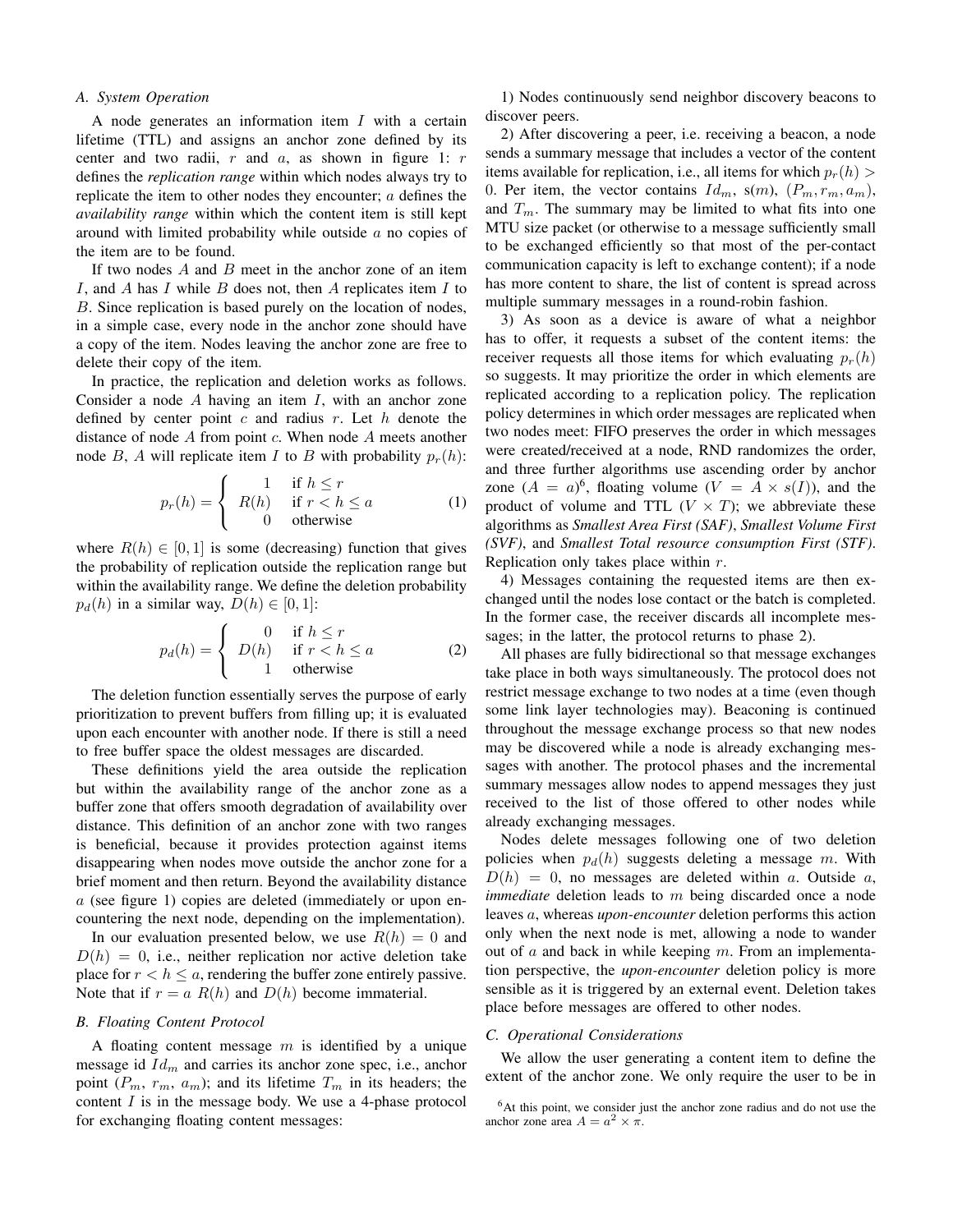the anchor zone at the time of creation but do not impose any limits on the anchor zone size. This may naturally cause problems because there is no incentive for users to limit the anchor zone. It would thus be easy to spam the system by inserting items with "infinite" anchor zones, limited in practice only by numeric representation of the radius in the protocol messages But flooding items throughout the network is problematic, since it is known that flooding quickly exhausts the system resources (both channel and buffer capacity).

Without infrastructure and with potentially sparse and frequently disconnected node populations, accounting or reputation mechanisms like [19] do not appear feasible, e.g., due to their vulnerability against the Sybil attack [20] because of the lack of central authentication of identities. We therefore define a simple mechanism for resource management to discourage unlimited content distribution: at any given point, we prioritize items inversely with respect to a) their expected resource consumption and b) the distance from their anchor. We realize a) by means of the three resource-aware replication policies SAF, SVF, and STF that take into account the anchor zone size A,  $A \times s(I)$ , and  $A \times s(I) \times T_m$ , respectively, that we evaluate below. We realize b) by means of  $p_r(h)$  and  $p_d(h)$ .

When a node needs to replicate or store more items than it is able to, it gives preference to items with the smallest anchor zones and evicts the items with the largest anchor zones. It is possible to post items with very large anchor zones, but their availability is likely to be quite low.

It is possible for a spammer to move and create items with small anchor zones everywhere. We provide no mechanisms to guard against this. Instead, we consider the effort of having to move around to be a sufficient deterrent to most spammers.

Our approach has the advantage that it does not require security infrastructure or any degree of mutual trust. Of course, nodes could spam their immediate neighborhood or perform DoS attacks, but they could achieve the latter using physical layer interference anyway.

## IV. ANALYTICAL MODEL

Analytically the floating content service has been studied in [15]. A fundamental objective of this work has been to derive the so-called *criticality condition* guaranteeing the availability of the information within the anchor zone with a high probability. This depends heavily on the mobility patterns of the users, especially inside the anchor zone. Next we present the so-called non-spatial model from [15].

Consider the anchor zone just as a locale where the nodes enter and then spend some time and finally exit. Inside the locale, the nodes are exchanging information between each other. We assume that the nodes move randomly within the locale and the time spent there is relatively long so that the exact points of entrance and exit do not have any bearing. The whole population is assumed "well mixed" so that the proportion of information-carrying nodes is everywhere constant.

During the sojourn time, a node encounters randomly other nodes. Consider a system consisting solely of two nodes staying permanently in the locale and denote by  $\nu$  the frequency at which they come in contact with each other, i.e., within each others' transmission ranges. Now, if the total population of nodes in the locale is N, then there are  $\frac{1}{2}N(N-1) \approx \frac{1}{2}N^2$ pairs and the total rate of encounters is  $\frac{1}{2}N^2\nu$ . The fraction  $2p(1-p)$  of these encounters are such that a node without the information gets it, and the total rate of such events is  $p(1 - p)N^2 \nu$ . This is the rate at which the size of the population of information-carrying nodes tends to increase. Let  $1/\mu$  denote the node's mean sojourn time in the anchor zone. Then the total exit rate of nodes is  $N\mu$ , and in particular, the exit rate of information-carrying nodes is  $N_{\mu}$ , so that their net growth rate is

$$
N\frac{d}{dt}p = N^2p(1-p)\nu - Np\mu.
$$
 (3)

In equilibrium, the two terms on the right hand side are equal leading to the stationary value  $p^* = 1 - \mu/(\nu N)$ . Existence of a positive solution  $p^* > 0$  requires that,

$$
N\nu/\mu > 1.
$$
 (4)

This is the *criticality condition*. Note that the quantity on the left hand side is the *average number of encounters a randomly chosen node experiences during its sojourn time*. By considering the sign of the derivative (3) one easily sees that the solution is stable. Below the criticality, the derivative is everywhere negative and the solution is driven to  $p = 0$ , i.e., the information cannot be sustained even in the fluid model. In addition, the number of information-carrying nodes,  $N_p$ , must be large to avoid information from disappearing due to stochastic fluctuations.

Different mobility models can be analyzed with respect to (4),see [15]. However, here we focus on the above non-spatial model, as its underlying assumptions are closest to the realistic mobility scenario considered in this paper.

## V. SIMULATION ENVIRONMENT

While our initial evaluations [2], [15] focused on basic feasibility in a static and two idealized mobility settings (using random-waypoint and Manhattan mobility), for this paper, we choose the more realistic Helsinki City Scenario (HCS) [21] based upon a city map  $(4500 \,\mathrm{m} \times 3400 \,\mathrm{m})$  of downtown Helsinki for evaluation (see figure 2). HCS models two types of nodes: most roam the city area following streets and walkways when moving to randomly chosen points on the map following a shortest path using pedestrian  $(0.5-1.5 \text{ m/s})$ or car  $(10 - 50 \text{ km/h})$  speeds; some follow a set of three predefined routes as trams with their own characteristic speed  $(25 - 35 \text{ km/h}).$ 

We consider this kind of tourist-style mobility of restless users as we are only interested in their local interaction within different anchor zones and do not try to achieve city-wide routing functionality. As a consequence, nodes can be treated as "new" once they left an anchor zone and, therefore, daily routines and social relations would not add to the model (beyond possible density fluctuations over the day) so that we deliberately focus on simpler modeling.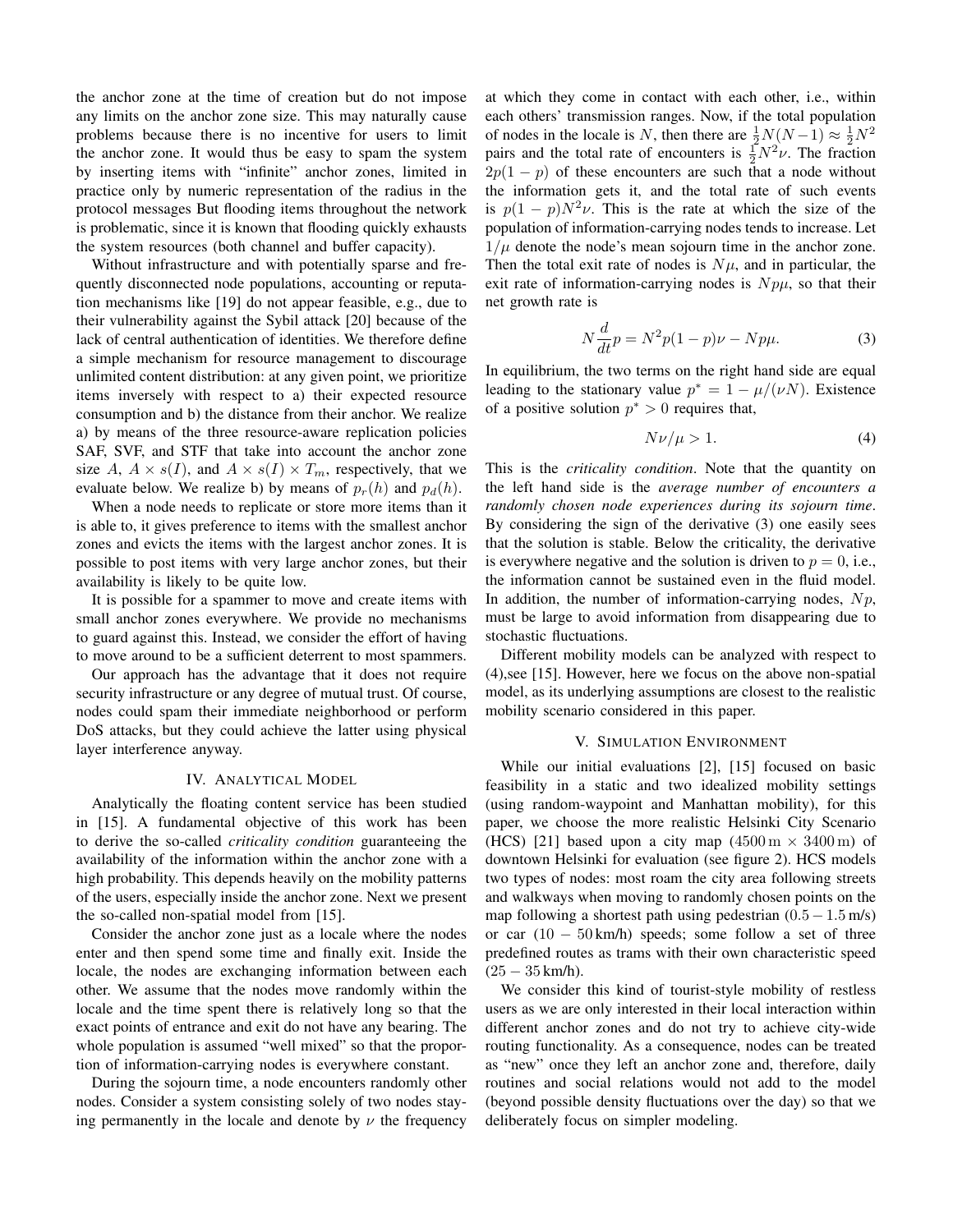

Fig. 2. Simulation area and reference anchor locations every 200 m.

We use the ONE simulator [21] for which we implemented: 1) a *FloatingApplication* class initiating content postings at different locations with configurable parameters  $(a, r, TTL, TTL)$ size); 2) a *FloatingRouter* that implements the five replication and two deletion policies described in section III-B above; and 3) Two classes *FloatingAppReporter* and *ContactConditionReport* provide information about the node density and encounter frequencies as input parameters to our analytical model. The class *FloatingMessageReport* delivers statistics about creation, replication, and deletion of floating messages.

We create six different mobility scenarios as shown in table I: We use 2 Mbit/s data rate for the wireless links for 10 m (Bluetooth) and 50 m (WLAN ad-hoc mode) radio ranges and vary the number of nodes from 126 (small) to 252 (medium) to 504 (large scenario). Unless stated otherwise, we use 5 MB buffer space per node, except for trams that use always 50 MB.

| Reference | radio range     | #nodes | ped's | cars | trams |
|-----------|-----------------|--------|-------|------|-------|
| S10(r,a)  | 10 <sub>m</sub> | 126    | 80    | 40   | n     |
| S50(r, a) | 50 <sub>m</sub> | 126    | 80    | 40   | 6     |
| M10(r,a)  | 10 <sub>m</sub> | 252    | 160   | 80   | 12    |
| M50(r, a) | 50 m            | 252    | 160   | 80   | 12    |
| L10(r,a)  | 10 <sub>m</sub> | 504    | 320   | 160  | 24    |
| L50(r, a) | 50 m            | 504    | 320   | 160  | 24    |

TABLE I OVERVIEW OF SIMULATION SCENARIOS

We conduct most of our simulations with two different anchor zone sizes:  $a = r \in \{200 \text{ m}, 500 \text{ m}\}\.$  To assess the feasibility of floating content in downtown Helsinki, we choose fixed anchor locations every 200 m horizontally and vertically across the entire simulation area. The resulting 352 anchor points are shown as crosses in figure 2.

We run all simulations over a period of 24 hours, use a message TTL of 1h and correspondingly a cooldown period of 1 hour. We report the mean values for a given scenario a) across all anchor zones in the entire simulation area, using an average weighted by the number of messages generated per anchor zone and b) restricted to a *core area* of  $1.8 \times 1.8$ km<sup>2</sup> that includes diverse terrain (including water front) but where we do not expect any boundary effects due to simulations.

Figure 3 shows the mean number of node contacts per anchor zone per hour for the scenario  $S50(500, 500)$  (that we



Fig. 3. S50(500, 500): Mean number of contacts per hour per anchor zone

will also use in section VI-B). The core area is indicated as a square on the map. Expectedly, across all scenarios, the contact density increases with radio range, the number of nodes, and the anchor zone size from some 230 contacts/h for the densest spot in  $S10(200, 200)$  to 17,500 contacts/h in  $L50(500, 500)$ .

# VI. EVALUATION

We carry out two series of simulations: an initial set of simulations uses minimal message sizes and sufficiently large buffers to establish under which of the above mobility models floating content is feasible and how it matches to the predictions of our analytical model (VI-A). We then evaluate the floating content concepts and different algorithms for more diverse parameter settings (VI-B).

#### *A. Feasibility Considerations*

We run simulations individually for each of the 352 anchor points with two different radii for the six mobility scenarios introduced above. Individual runs are used to isolate anchor zones from the impact of neighboring ones. In these scenarios, we use tiny messages so that message transfers are never aborted because nodes move out of range. Each node generates a message when it comes within 0.5r of the anchor point, but message generation per node is limited to one message per 30 min (this yields from 1350 messages for  $S_x(200, 200)$  to 9350 messages for  $Lx(500, 500)$  per 24 hours simulation time in the busiest spots. Next we consider the spatial distribution of the probability that content floats for up to one hour for all S10 scenarios. We additionally validate criticality condition (4), which defines a condition under which a message will stay available with a high probability. To this end, the parameters for the mean number of customers  $N$ , the mean sojourn time  $1/\mu$  and the mean contact rate  $\nu$  for each anchor zone were also estimated from the simulation data.

Figure 4 depicts the value of the criticality factor  $N\nu/\mu$ as well as the spatial probability that the content is available up to one hour in each anchor zone. Left column corresponds to the case with  $r = a = 200 \,\text{m}$ , and the right column to  $r = a = 500$  m. In both columns, the left figure shows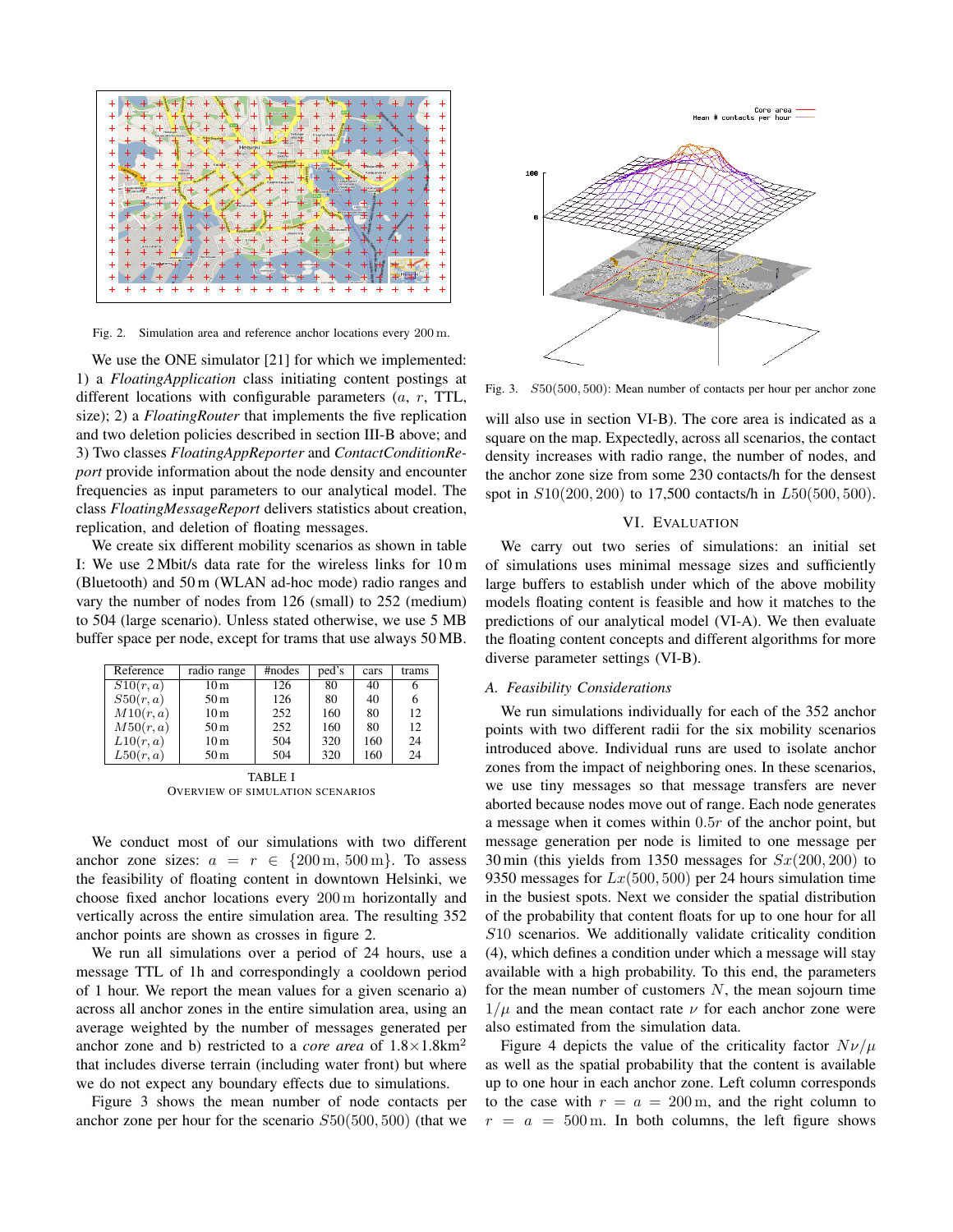

Fig. 4. The observed floating probability and the corresponding criticality condition in the whole area per anchor location for  $r = a = 200$  m and  $r = a = 500$  m when using 10m range Bluetooth radio. From top to down, the number of nodes is 126 (S10), 252 (M10) and 504 (L10). Similarity between the estimate (criticality condition) and the observed floating probability is striking in each case.



Fig. 6. Floating duration for the  $1.8 \times 1.8 km^2$  core area excluding borders and the Sea as fraction of TTL: from left to right scenarios S, M, and L.

the observed floating probability (fraction of messages that survived the TTL of 1h), and the right figure the corresponding criticality factor. From top to down, the number of nodes increases: 126 nodes, 252 nodes and 504 nodes.

When the criticality factor is less than 1, or close to one, the expectation is that the messages will not stay alive (i.e., loosely speaking floating does not happen). As can be seen, the white/light blue areas in Figure 4 match nicely (floating probability vs. criticality). Also, by looking in more detail at the case with 126 nodes and  $r = a = 200 \,\mathrm{m}$  we observe that the small light green areas, reflecting a somewhat better chance of floating, nicely correlate with the small islands in the corresponding floating probability figure. Increasing the number of nodes to 504 raises the value of the criticality

factor substantially above 1 (i.e., the criticality threshold) in some areas and it is reflected in a corresponding increase in the floating probability. Finally, when  $r = a = 500 \text{ m}$  (right column) the criticality condition is well above the threshold almost everywhere except in the areas corresponding to the Baltic sea, which also closely resembles the pattern of the corresponding very high floating probability estimates.

Using a larger radio range yields further improvement as shown in Figures 5 and 6, especially for larger  $r$  and  $a$ . These latter two figures compare the mean floating time as a fraction of TTL for a piece of content across all scenarios considering the entire simulation area (except for places in the Sea where there are no messages generated) and only the core area, respectively. The mean values are weighted by the number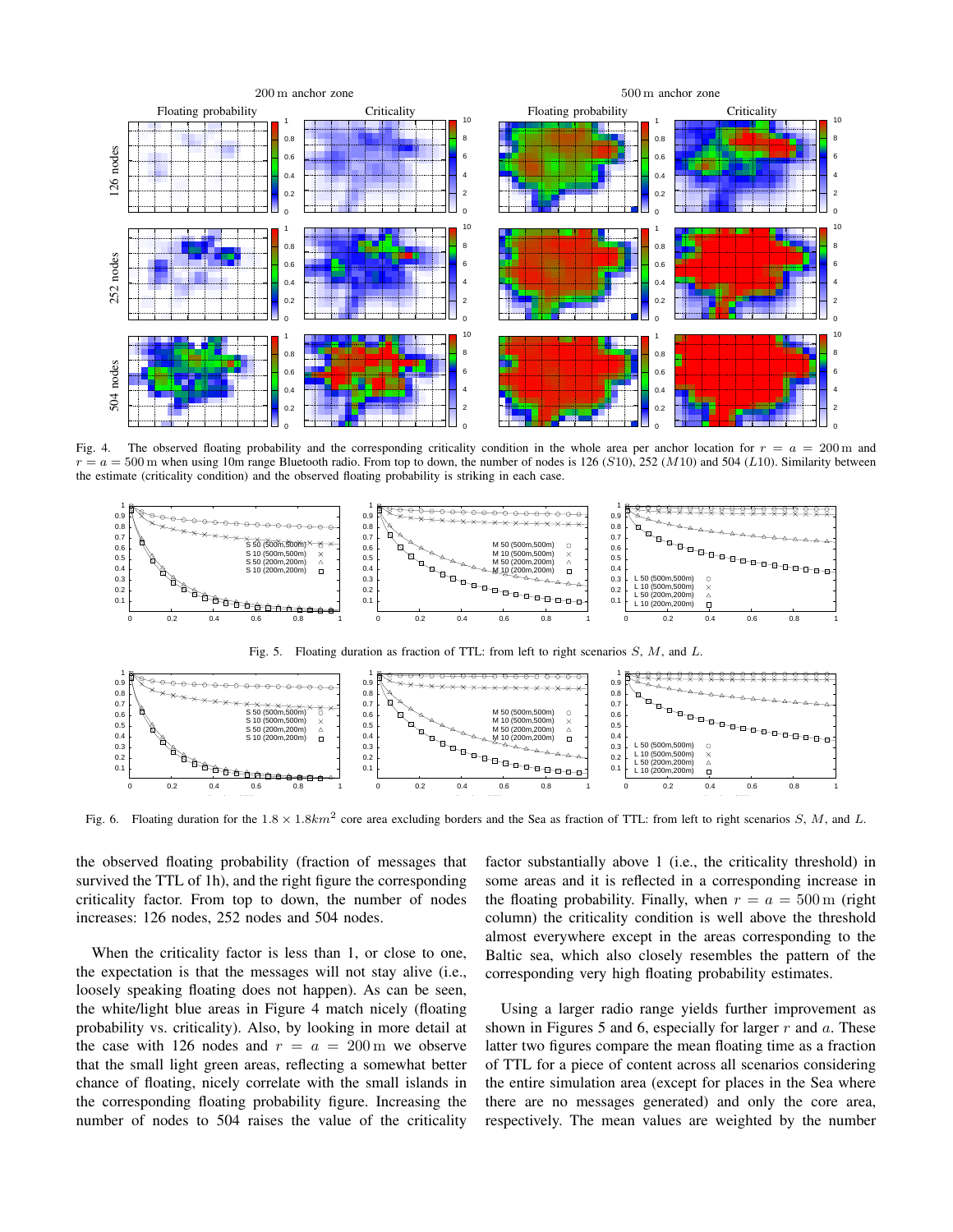of messages (running from a few tens to some 17,000 per hour). We find many scenarios for which floating is basically feasible, i.e., content availability  $p(t = T_{tt}) >> 0$ . Especially the large anchor zones show a trend towards slowly decaying  $p(t)$ . This is an indication that the system operation point is well above criticality which ensures that messages even in the simulated stochastic system will float with a high probability for a long time, say tens of hours. We also see that in those cases when messages do not float (but *sink*), the majority sinks during the first 10–20% of their lifetime. This is an important finding as a system might be able to warn a user still close by that her message is likely to fail.

# *B. Characterizing Floating Content Performance*

We choose scenario  $S50(r, a)$  (with  $r = a = 500 \text{ m}$  in most cases) for further evaluation as this provides on one hand sufficient floating success rates for messages to realize besteffort content sharing, yet leaves room for improvement.

One important element is understanding where limitations of floating performance come from. Given an encounter pattern, opportunistic communications can be limited by buffer size or by communication capacity when nodes encounter each other (determined by link rate and contact duration). We vary the buffer sizes available to the 120 mobile nodes and plot the floating success rate over the message size in figure 7a. We find that for messages smaller than  $100$  KB the system is limited by the encounter capacity, for large messages buffer space becomes an issue. We also find that 50 MB message buffer is sufficient for the system not to be buffer-limited.

In a separate set of simulations run (not shown), we chose message and buffer sizes and the link rate so that the entire buffers of two nodes could be exchanged even in the shortest possible contact (0.1s). We found that a buffer capacity of 100 messages was sufficient to maximize floating performance.

The floating content algorithm provides for two distance parameters, the *replication* radius r and the *availability* radius a. While all simulations so far assumed  $r = a$ , we now evaluate the impact of  $a > r$ . In two cases, we keep r constant at  $r \in \{200 \,\text{m}, 500 \,\text{m}\}\$ as above and vary a in  $[r, r + 500 \,\text{m}]$ in steps of 100 m. In the third case, we keep  $a = 500 \,\mathrm{m}$ and vary r in  $[100 \text{ m}, 500 \text{ m}]$ . Figure 7b shows the resulting floating performance plotted over the difference  $a - r$ . We find that, for constant  $\alpha$  (first curve), varying  $r$  has only a marginal effect; i.e. a small replication area can be sufficient as long as content is not deleted too quickly. This is confirmed by the third curve: even with a small r, increasing a quickly improves performance significantly which approaches 1. When  $r$  is already large (second curve), increasing  $\alpha$  further provides additional gain, but this is not as pronounced.

We also experimented with two different deletion policies, immediate and upon-encounter using the same choices of  $r$ and  $\alpha$  as shown in figure 7b. We find that the floating performance shrinks by up to 0.3–0.4 when applying immediate deletion compared to upon-encounter deletion. This shows the importance of keeping content even when outside the anchor zone. This is in line with practical implementation considerations: a node would rather act upon an external trigger (such as encountering another node) than permanently scan its buffers for data items to expire.

Finally, we simulate a mixed scenario based on S50 with 50 MB buffers: the nodes move as before and generate content items when they are inside the *core area* at mean rates of 1 (single), 2 (double), and 4 (quad load) messages per node per hour. Each generated message is anchored at the generating node's present location. Anchor zone sizes  $r = a$  are chosen from  $[500 \text{ m}, 2000 \text{ m}]$  in  $100 \text{ m}$  steps, message sizes from [100 KB, 1000 KB] in 100 KB steps, and TTLs from [30 min, 180 min] in 30 min steps, all uniformly distributed. We use upon-encounter deletion and simulate the five different replication policies introduced in section III-B: FIFO, RND, SAF, SVF, and STF.

Figure 7c shows the overall floating performance across all content items. We observe that the single load already appears to saturate the floating capacity of the network and that increased load leads to performance degradation. We also note that with lessor saturation, the impact of the replication algorithm is less pronounced. We dissect the impact of the replication algorithm further in figure 8, plotting the floating performance as a function of message size, TTL, and anchor zone. Across all plots, we can see that the two simple replication algorithms, FIFO and RND, perform worse than those considering at least one property of the content items. The difference becomes more pronounced with increasing load and their respective prioritization become visible: we can influence that less resource consuming messages (smaller size or TTL) shall be preferred. The impact of conscious replication is most visible for the different anchor zone sizes. FIFO and RND do not support small anchor zones well. But also the algorithms aware of  $r$  and  $a$  do not manage to obtain similar performance across all anchor zone sizes because their respective radius (paired with the mobility model) determines the number of contacts available for replication.

Overall, SAF (taking into account only  $a$ ) performs best across all anchor zones while not adding bias towards smaller or shorter-lived messages. Adding conscious preference for smaller or short-lived content pieces comes at the expense of messages with small anchor zones, simply because we presently use a non-weighted scalar product of the message parameters for prioritization: a large (or high TTL) message with a small anchor zone will thus be treated similarly to a small (or low TTL) message with a large anchor zone. Experimenting with different weights would be subject to future investigations; but before attempting to determine "optimal" weights or exploring more complex algorithms, we believe that broader studies on different mobility models and loads are necessary to avoid optimizing for the wrong cases.

#### VII. IMPLEMENTATION

To explore the practicality of the concept we have developed a Java-based prototype for the Android<sup>TM</sup> platform for initial experimentation. The implementation uses the DTN bundle protocol [22] implemented in our DTN forwarder [23] as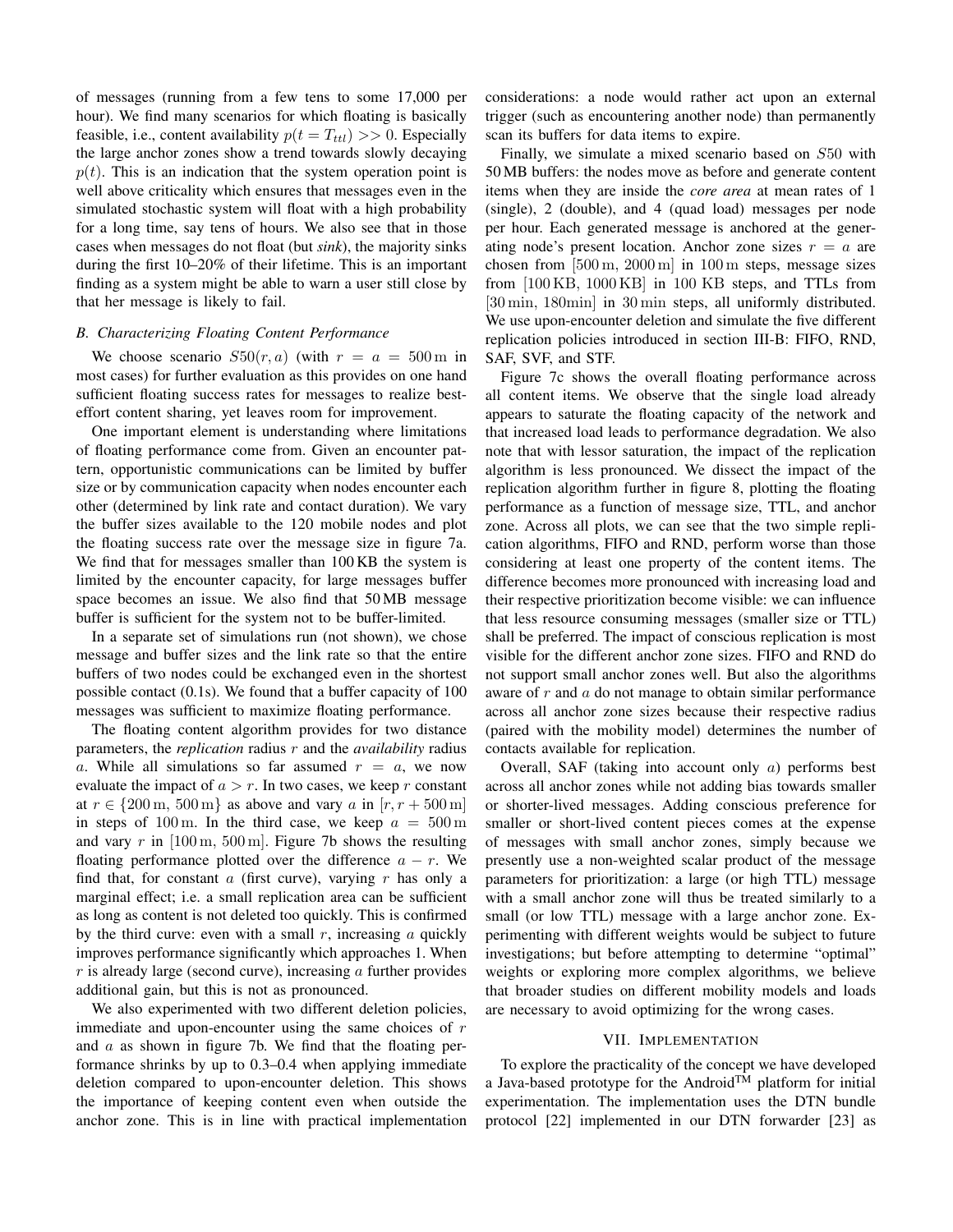

Fig. 7. Floating performance in scenario  $S50(500, 500)$  as a function of (a: left) the node buffer size for different message sizes, (b: middle) when varying a and r, and (c: right) for different offered loads and replication algorithms.



Fig. 8. Floating performance as a function message size, TTL, and anchor zone for five different replication algorithms

underlying communication layer. Each summary message, request message, and single content item is sent in its own bundle.

The implementation offers a simple interface for users to create content to float: a photo taken with the built-in camera can be posted automatically using the present coordinates and default values for  $r_m$ ,  $a_m$ , and  $T_m$ . Floating content is stored in a dedicated directory of the flash memory. The user is alerted about received content and can browse the items.

We use WLAN for communication between devices, both in infrastructure and ad-hoc mode. Devices recognizes each other's presence by means of an ongoing IP neighbor discovery process and then exchange their summary messages containing only the Ids and sizes of content associated with anchor zones in which the devices are currently located.

We assume the anchor zones of the exchanged information items to be large compared to the communication range of the devices. Therefore, from being aware of a communication peer's existence a device can reason that the location of this peer is approximately the same as its own, and inaccuracies of positioning systems can be considered negligible. The offering node orders the information in the summary messages so that items are prioritized when they are small, short-lived and for a smaller anchor zone, according to the SAF, SVF, or STF replication policies. The receiver of summary messages from a neighbor will determine which items it does not yet have and is able to receive. It then requests those items it does not yet have and that fit the local storage capacity and policy, ordered following the same prioritization (we presently assume all devices to be configured with consistent policies).

We choose MIME as content format for the floating messages, as we can easily encode data of arbitrary types in them with reasonable overhead. Thus, users can send written text, taken pictures or videos, recorded sound or even attached